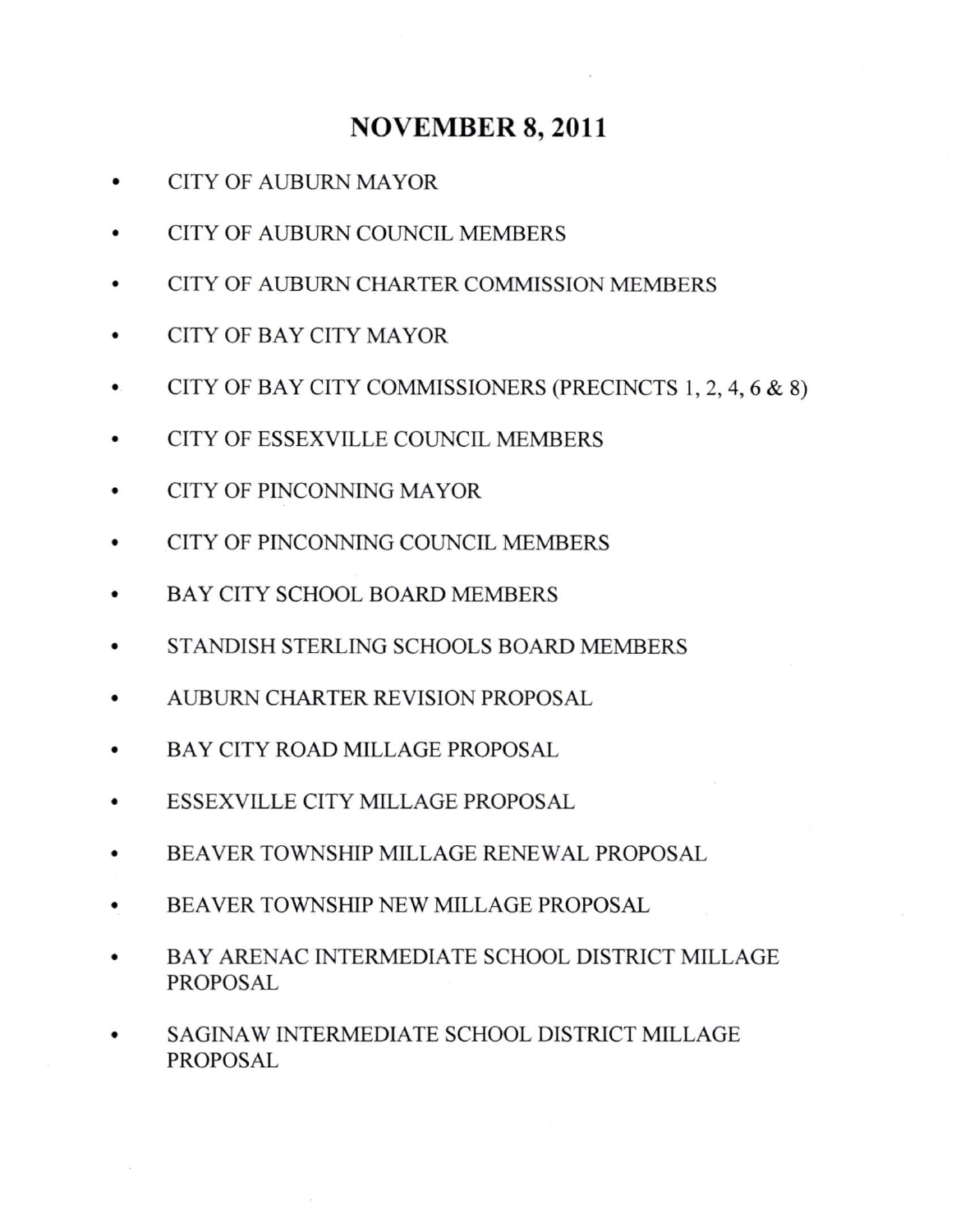BAY COUNTY, MICHIGAN GENERAL ELECTION NOVEMBER 8, 2011

## REPORT-EL45 PAGE 001

VOTES PERCENT

|                                                      |  |  |                                                                     |              | <b>VOTES PERCENT</b> |
|------------------------------------------------------|--|--|---------------------------------------------------------------------|--------------|----------------------|
| PRECINCTS COUNTED (OF 60)                            |  |  |                                                                     | 60           | 100.00               |
| REGISTERED VOTERS - TOTAL                            |  |  |                                                                     | 92,315       |                      |
| BALLOTS CAST - TOTAL.                                |  |  |                                                                     | 13,417       |                      |
| VOTER TURNOUT - TOTAL                                |  |  | $\mathcal{L}=\mathcal{L}$ . The set of the set of the $\mathcal{L}$ |              | 14.53                |
|                                                      |  |  |                                                                     |              |                      |
| AUBURN CITY MAYOR                                    |  |  |                                                                     |              |                      |
| Vote for not more than 1                             |  |  |                                                                     |              |                      |
| (WITH 1 OF 1 PRECINCTS COUNTED)                      |  |  |                                                                     |              |                      |
| Lee Kilbourn                                         |  |  |                                                                     | 375          | 59.06                |
| Eric E. Larsen. 260                                  |  |  |                                                                     |              | 40.94                |
| WRITE-IN.                                            |  |  |                                                                     | $\mathbf{0}$ |                      |
|                                                      |  |  |                                                                     |              |                      |
| AUBURN CITY COMMISSIONER<br>Vote for not more than 3 |  |  |                                                                     |              |                      |
| (WITH 1 OF 1 PRECINCTS COUNTED)                      |  |  |                                                                     |              |                      |
|                                                      |  |  |                                                                     |              | 18.42                |
| Ken Charbonneau                                      |  |  |                                                                     | 332          |                      |
| Susan Emerson                                        |  |  |                                                                     | 279          | 15.48                |
| John D. McNally                                      |  |  |                                                                     | 337          | 18.70                |
| Brian J. Raab                                        |  |  |                                                                     | 299          | 16.59                |
| Barbara L. Reiss                                     |  |  |                                                                     | 253          | 14.04                |
| Russell D. Williams                                  |  |  |                                                                     | 302          | 16.76                |
| WRITE-IN.                                            |  |  |                                                                     | $\Omega$     |                      |
|                                                      |  |  |                                                                     |              |                      |
| AUBURN CITY CHARTER COMMISSION MEMBER                |  |  |                                                                     |              |                      |
| Vote for not more than 9                             |  |  |                                                                     |              |                      |
| (WITH 1 OF 1 PRECINCTS COUNTED)                      |  |  |                                                                     |              |                      |
| Gary Black                                           |  |  |                                                                     | 290          | 10.31                |
| Kay Bridenbaugh                                      |  |  |                                                                     | 289          | 10.27                |
| Matthew Charbonneau                                  |  |  |                                                                     | 325          | 11.55                |
| Janice Dzurka                                        |  |  |                                                                     | 338          | 12.02                |
| Dale R. Gripentrog                                   |  |  |                                                                     | 302          | 10.74                |
| Diane J. Heffron                                     |  |  |                                                                     | 260          | 9.24                 |
| Kathy Kilbourn.                                      |  |  |                                                                     | 346          | 12.30                |
| Betty Owen                                           |  |  |                                                                     | 306          | 10.88                |
| Amy M. Reder                                         |  |  |                                                                     | 345          | 12.26                |
| WRITE-IN.                                            |  |  |                                                                     | 12           | .43                  |
|                                                      |  |  |                                                                     |              |                      |
|                                                      |  |  |                                                                     |              |                      |
| BAY CITY MAYOR                                       |  |  |                                                                     |              |                      |
| Vote for not more than 1                             |  |  |                                                                     |              |                      |
| (WITH 9 OF 9 PRECINCTS COUNTED)                      |  |  |                                                                     |              |                      |
| Kathleen Newsham<br>Christopher J. Shannon           |  |  |                                                                     |              | 1,987 46.48          |
|                                                      |  |  |                                                                     |              | 2,258 52.82          |
| WRITE - IN. $\cdots$                                 |  |  |                                                                     | 30           | .70                  |
|                                                      |  |  |                                                                     |              |                      |
| BAY CITY COMMISSIONER WARD 1 11/05/2013              |  |  |                                                                     |              |                      |
| Vote for not more than 1                             |  |  |                                                                     |              |                      |
| (WITH 1 OF 1 PRECINCTS COUNTED)                      |  |  |                                                                     |              |                      |
| Lynn D. Stamiris                                     |  |  |                                                                     |              | 371 97.12            |
| WRITE-IN.                                            |  |  |                                                                     |              | 11 2.88              |

| BAY CITY COMMISSIONER WARD 2<br>Vote for not more than 1<br>(WITH 1 OF 1 PRECINCTS COUNTED)               |           |                            |                |                         |        |                |       |
|-----------------------------------------------------------------------------------------------------------|-----------|----------------------------|----------------|-------------------------|--------|----------------|-------|
| John P. Aguilar                                                                                           |           |                            |                | $\cdots$                |        | 174            | 29.74 |
| Elizabeth L. Peters.<br>a.                                                                                | $\sim$    | ×.                         | $\sim$         | $\sim$                  | $\sim$ | 411            | 70.26 |
| WRITE-IN.                                                                                                 |           |                            |                |                         |        | $\bf{0}$       |       |
|                                                                                                           |           |                            |                |                         |        |                |       |
| BAY CITY COMMISSIONER WARD 4                                                                              |           |                            |                |                         |        |                |       |
| Vote for not more than 1                                                                                  |           |                            |                |                         |        |                |       |
| (WITH 1 OF 1 PRECINCTS COUNTED)                                                                           |           |                            |                |                         |        |                |       |
| Lori L. Dufresne                                                                                          |           |                            |                |                         |        | 282            | 93.38 |
| WRITE-IN.<br>the contract of the contract of the                                                          |           |                            |                |                         |        | 20             | 6.62  |
| Dan Tuttle                                                                                                |           |                            |                |                         |        | 11             |       |
| BAY CITY COMMISSIONER WARD 6<br>Vote for not more than 1                                                  |           |                            |                |                         |        |                |       |
| (WITH 1 OF 1 PRECINCTS COUNTED)                                                                           |           |                            |                |                         |        |                |       |
| Christopher Girard                                                                                        |           |                            |                |                         |        | 281            | 99.65 |
| $WRITE-IN.$<br>an.<br>÷.                                                                                  |           |                            |                |                         |        | 1              | .35   |
|                                                                                                           |           |                            |                |                         |        |                |       |
| BAY CITY COMMISSIONER WARD 8                                                                              |           |                            |                |                         |        |                |       |
| Vote for not more than 1<br>(WITH 1 OF 1 PRECINCTS COUNTED)                                               |           |                            |                |                         |        |                |       |
| Chad Sibley.                                                                                              |           |                            |                |                         |        | 339            | 97.41 |
| WRITE-IN.<br>$\sim$<br>$\ddot{\phantom{0}}$                                                               |           |                            |                |                         |        | 9              | 2.59  |
|                                                                                                           |           |                            |                |                         |        |                |       |
| ESSEXVILLE CITY COUNCIL MEMBER                                                                            |           |                            |                |                         |        |                |       |
| Vote for not more than 2                                                                                  |           |                            |                |                         |        |                |       |
| (WITH 2 OF 2 PRECINCTS COUNTED)                                                                           |           |                            |                |                         |        |                |       |
| John A. Martin.<br>$\sim$                                                                                 | $\sim$    |                            | $\cdot$ .      |                         |        | 618            | 61.55 |
| WRITE-IN.<br>the contract of the contract of the                                                          |           |                            |                | $\cdot$ $\cdot$ $\cdot$ |        | 386            | 38.45 |
| Tim Weiler                                                                                                |           |                            |                |                         |        | 269            |       |
| Scott Witbrodt<br>PINCONNING CITY MAYOR                                                                   |           |                            |                |                         |        | 100            |       |
| Vote for not more than<br>-1                                                                              |           |                            |                |                         |        |                |       |
| (WITH 1 OF 1 PRECINCTS COUNTED)                                                                           |           |                            |                |                         |        |                |       |
| Jennifer L. DeLorge                                                                                       | Germany 1 | $\mathcal{D}^{\text{max}}$ | $\sim$ $\sim$  |                         |        | 109            | 59.24 |
| Robert K. Hall.<br>$\sim$                                                                                 |           |                            |                |                         |        | 75             | 40.76 |
| $WRITE-IN.$<br>$\begin{array}{ccccccccccccc} \bullet & \bullet & \bullet & \bullet & \bullet \end{array}$ |           |                            | $\blacksquare$ |                         |        | $\overline{0}$ |       |
| PINCONNING CITY COUNCIL MEMBER                                                                            |           |                            |                |                         |        |                |       |
| Vote for not more than 3                                                                                  |           |                            |                |                         |        |                |       |
| (WITH 1 OF 1 PRECINCTS COUNTED)                                                                           |           |                            |                |                         |        |                |       |
| Stanley Brandenburg.<br>$\ddot{\phantom{a}}$                                                              |           |                            |                |                         |        | 134            | 37.12 |
| Barbara Cadwell<br>l,                                                                                     |           |                            |                |                         |        | 143            | 39.61 |
| John R. Clark.<br>$\ddot{\phantom{0}}$                                                                    |           |                            |                |                         |        | 83             | 22.99 |
| WRITE-IN.<br>÷.<br>$\mathbf{r}_\mathrm{d}$                                                                |           |                            |                |                         |        | 1              | .28   |
|                                                                                                           |           |                            |                |                         |        |                |       |